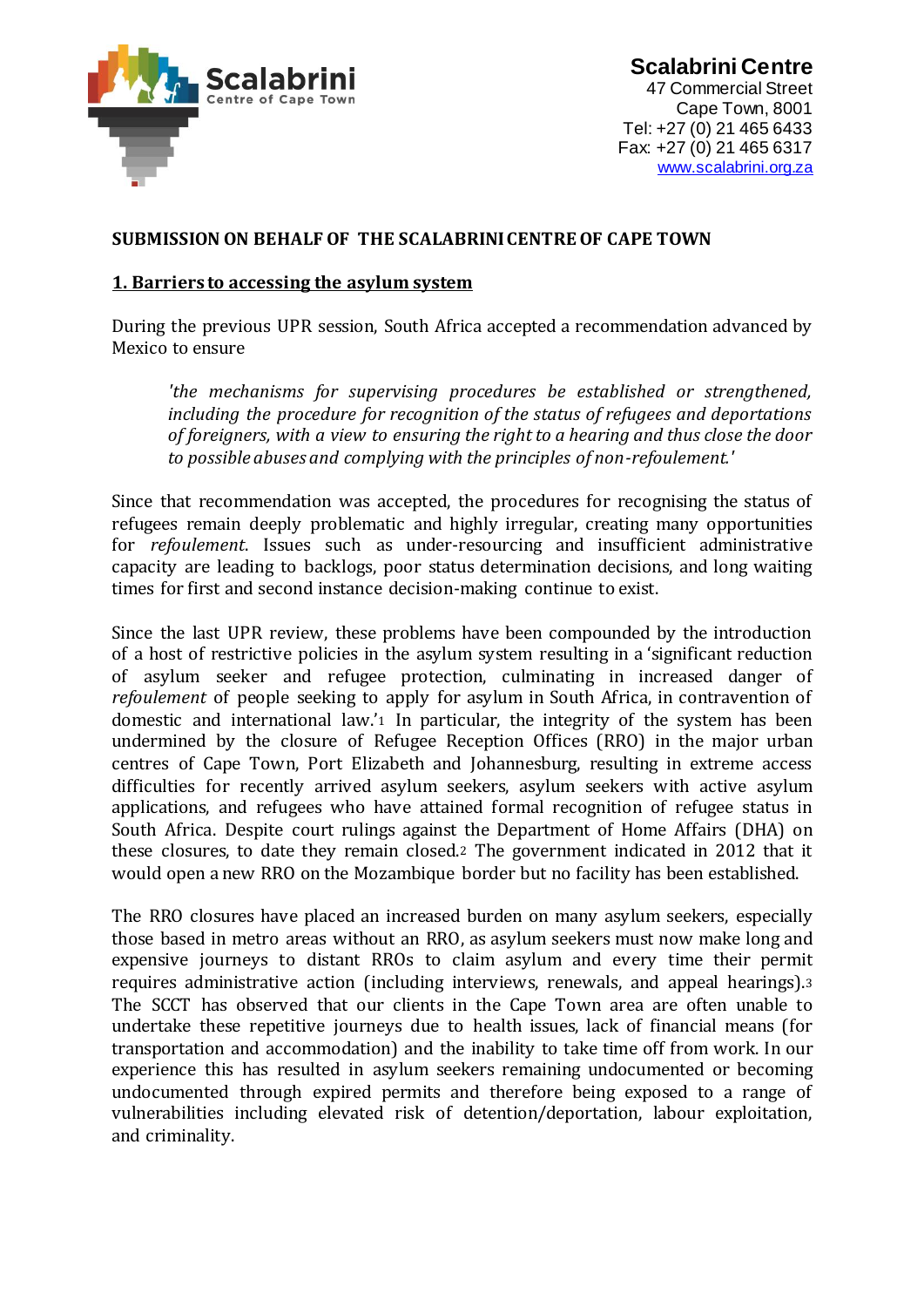Those able to travel face further issues including increased access difficulties at remaining RROs, particularly the Pretoria RRO,<sup>4</sup> which have fostered conditions in which corruption is endemic; for example, 30% of Pretoria RRO asylum seekers reported being unable to access services due to corruption in a recent report.<sup>5</sup>

For those who do gain access, asylum status determination processes and decisions are well-documented in their shortcomings.<sup>6</sup> At the SCCT, asylum applicants regularly report for assistance with negative status determination decisions that are unreasonable, poorly argued, and do not substantively engage in refugee law or the country of origin information. Poor decisions are uniform across the system and these decisions are given to asylum seekers who clearly fit the asylum criteria. Unfortunately, there has been no improvement in the quality of decisions in recent years,<sup>7</sup> with only 4% of applications being approved in 2015.<sup>8</sup>

#### **Recommendations:**

- **Provide adequate resources and training to Refugee Status Determination** Officers in order for them to understand and apply principles of refugee law to all applications for asylum in a consistent and administratively fair manner.
- Develop rigorous methods and systems to combat endemic corruption present in all components of the asylum system.
- Open and maintain fully functional RROs in metropolitan areas to ensure the urban refugee protection system can function.

# **2. Asylum Seeker and Refugee Protection Legislation and Policies**

At the last UPR session, South Africa accepted a recommendation by Paraguay to *'[c]ontinue multiplying measures that guarantee the full protection of the human rights of foreigners in South Africa.'*

Rather than multiplying measures to advance the rights of asylum seekers and refugees, there instead appears to be a trend towards the restriction of such rights. At present, migration policies are undergoing a significant overhaul, including both immigration and refugee legislation. A proposed Refugees Amendment Bill has been published and opened to a first round of public comment.<sup>9</sup>

This Amendment Bill is worrisome in a number of important ways, including:

- Revised definitions of what constitutes a 'dependent' under the Refugees Act as well as children formally adopted in the asylum seeker or refugee's country of origin;
- Revisions of asylum seekers' right to work, which is proposed to be linked to a financial assessment of the asylum seekers' means to support himself or herself;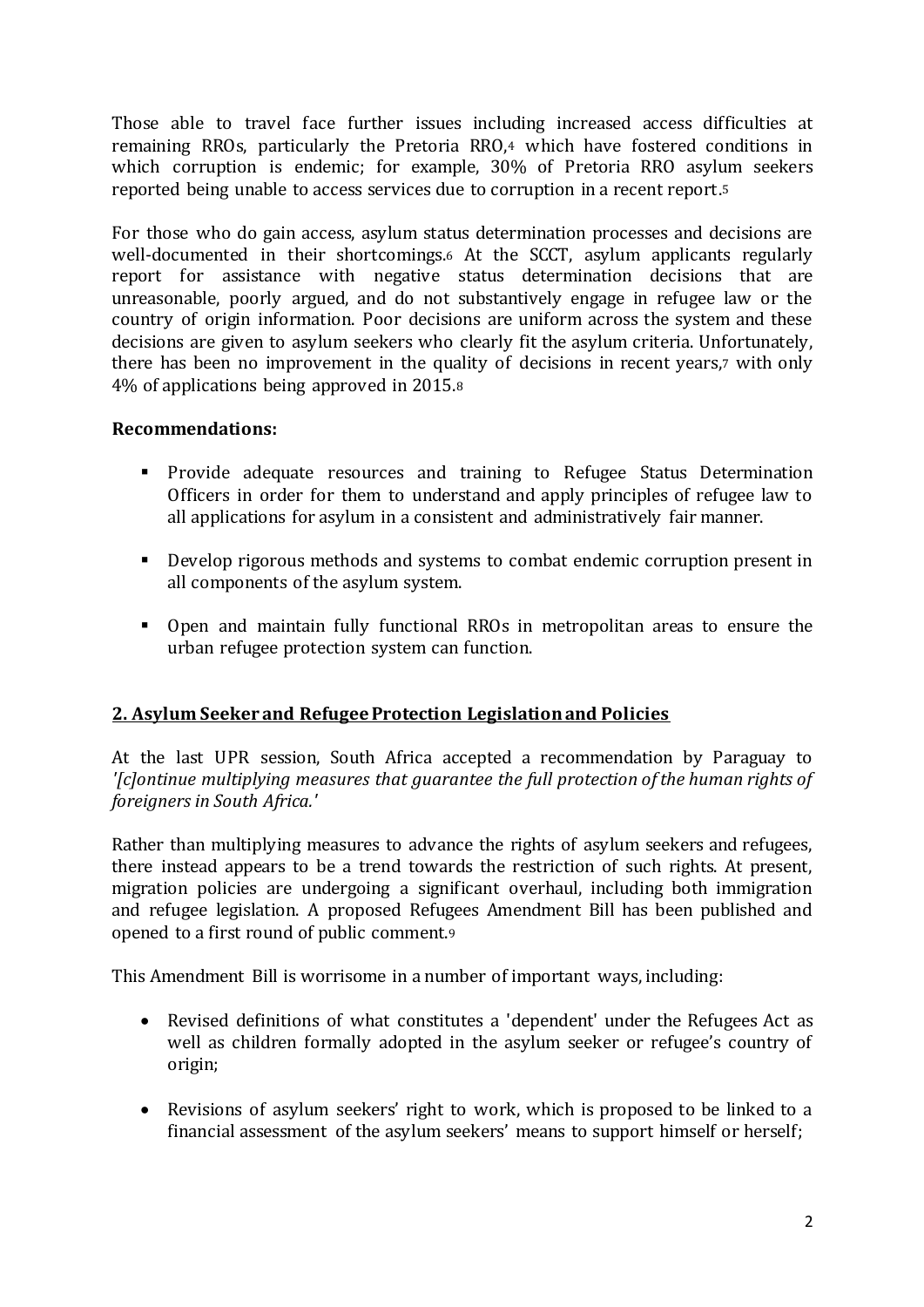The Amendment Bill further has potentially grave implications for asylum seekers' right to movement within the country.<sup>10</sup>

At the time of writing, the Draft Amendment Bill is now before Parliament as the Refugees Amendment Act [B12-2016];<sup>11</sup> this legislation has largely replicated the Draft Amendment Bill's provisions. This is concerning as the Refugees Amendment Act is being promulgated prior to the conclusion of the Green Paper for International Migration process which was launched by DHA in June 2016 with comments due by 30 September.

While there is a problematic lack of clarity surrounding this proposed legislative approach, we believe the basic premise is deeply flawed and the implementation of such an approach is unfeasible. Such a process both impinges on the dignity of asylum seekers and would result in further administrative burdens in a system that already places enormous burdens on asylum seekers in terms of access to the asylum system.

Further, the aforementioned closure of RROs in major urban centres appears to be part of the GOSA's larger, still unofficial, policy to move all refugee reception functions to the country's north-eastern land borders. This raises critical and as yet unanswered questions around how (or whether) the human rights of asylum seekers and refugees will be protected through these changes.

## **Recommendations:**

- Instead of enacting restrictive legislation that infringe on the rights of refugees, consider how to effectively manage the asylum system and improve refugee status adjudication procedures and processing times.
- Reconsider plans to limit the scope of the term 'dependent' in the Refugees Act in order to ensure that all refugee children are able to access refugee status through their caretaker and ensure the principle of family unity is respected.
- Remove the 'sustainability' provision from the proposed amendments thereby allowing all asylum seekers the right to work.

# **3. Racial Discrimination and Xenophobia**

South Africa accepted recommendations advanced by Iraq and Djibouti in the last UPR process to *'[s]trengthen measures to combat the phenomena of xenophobia'* and to *'[c]ontinue combating acts of xenophobia against migrants, refugees and asylum-seekers.'* A related recommendation was given by Indonesia to '*[s]tep up its measures to mitigate the scourge of xenophobia, which include, among others, visible policing, community awareness programmes, promotion of tolerance and cultural diversity,'* which was also accepted.

While there have been important developments towards a National Action Plan to Combat Racism, Racial Discrimination, Xenophobia and Related Intolerance, attacks against foreign nationals and foreign owned businesses and properties have continued unabated since the previous UPR session. In particular, attacks against foreign nationals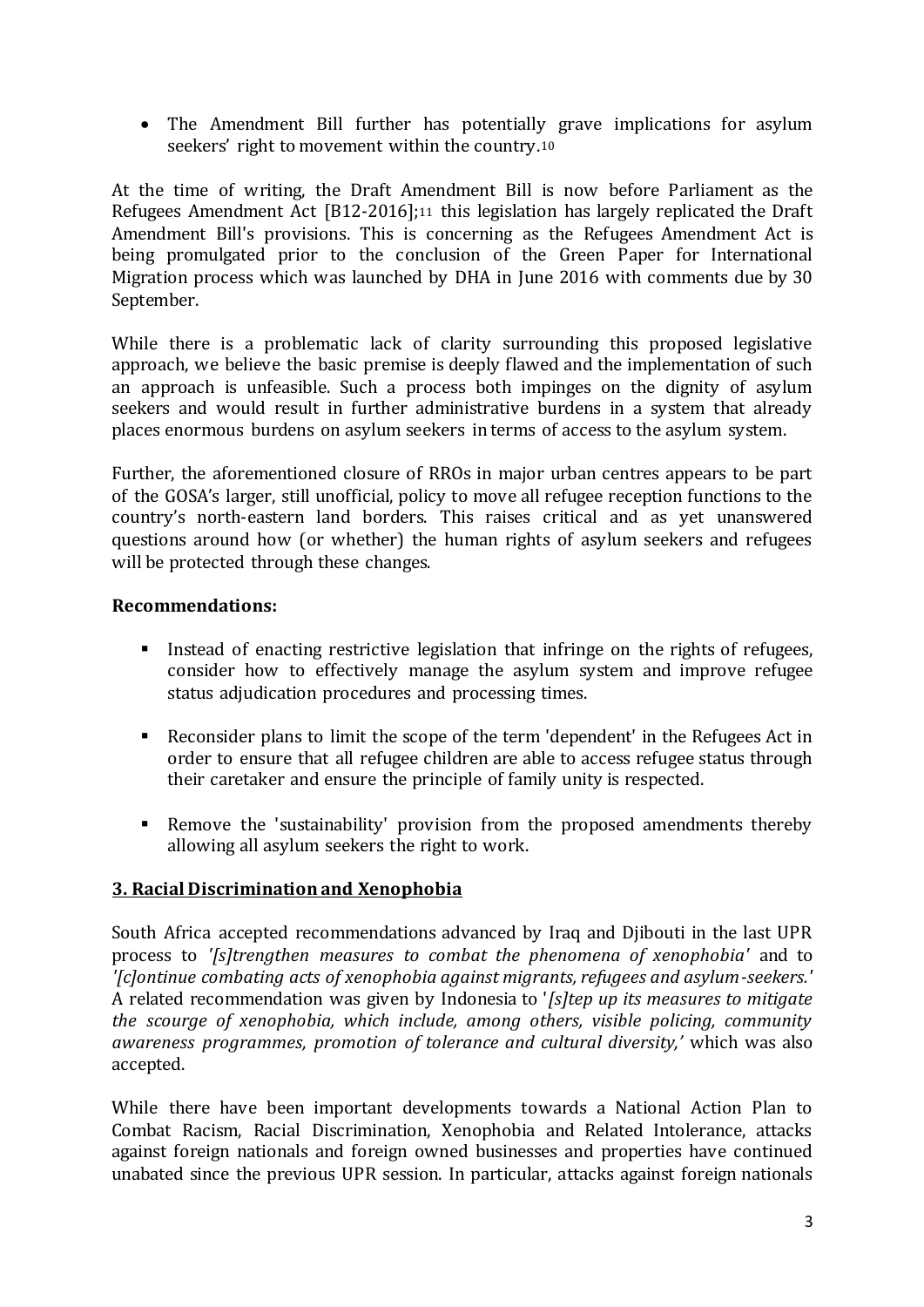over a number of weeks in KwaZulu-Natal and Gauteng in early 2015 represented the worst such violence since May 2008.<sup>12</sup> Additionally, in April 2016, foreign-owned shops in Dunoon, outside of Cape Town, were looted in a spree of xenophobic violence.<sup>13</sup>

On the heels of the 2015 violence, the GOSA launched 'Operation Fiela,' ostensibly a national crack-down on crime, in which undocumented migrants were heavily targeted for arrest, along with individuals wanted for serious crimes such as theft, murder, sexual offences, as well as drug and weapons offences.<sup>14</sup> The unfortunate message transmitted by the GOSA through this initiative reinforced rather than combated xenophobic attitudes in both state institutions and amongst the general public, in which migrants are unfairly and widely associated with criminal behaviour.

The SCCT advances the position that efforts to combat xenophobia are undermined by the both xenophobic sentiments expressed by the state and the GOSA's failure to address inflammatory comments.<sup>15</sup> The SCCT is also concerned that President Zuma reiterated a position commonly advanced by the GOSA that xenophobic attacks were initiated by criminal elements with material aspirations, rather than being motivated by xenophobia,<sup>16</sup> and an Ad Hoc Parliamentary Task Team focusing on the 2015 violence also came to similar conclusions.<sup>17</sup>

While the specific motivations of attacks on foreign nationals are complicated and varied, the SCCT believes that presenting the message that such attacks are predominantly driven by criminal elements is unhelpful and that the wholesale dismissal of xenophobic motivations and attitudes gives cause for concern regarding the efficacy of attempts to increase social cohesion going forward.

#### **Recommendations:**

- Combat the phenomena of xenophobia by addressing beliefs and attitudes within the institutions of state, to ensure that strong, unequivocal leadership on the issue is advanced.
- Perpetrators of xenophobic violence must be properly prosecuted as a priority, and the incitement of violence, particularly at political level, should be adequately addressed and discouraged.

#### **4. Statelessness**

At present in South Africa, there is a patchwork of legislation which offers some protection to stateless persons or those at risk of statelessness, yet there is 'no dedicated, local legal mechanism [...] for the identification or protection of stateless persons or persons at risk of statelessness in South Africa'.<sup>18</sup> While a number of rights exist in international law to protect and advance the rights of such individuals, including within international instruments to which South Africa is already state party,<sup>19</sup> in practice, there are still significant gaps in the country regarding the protection of the rights of stateless persons or those at risk of statelessness.

The SCCT currently assists individuals who are stateless or at risk of statelessness, particularly in our ongoing work with unaccompanied foreign minors in state or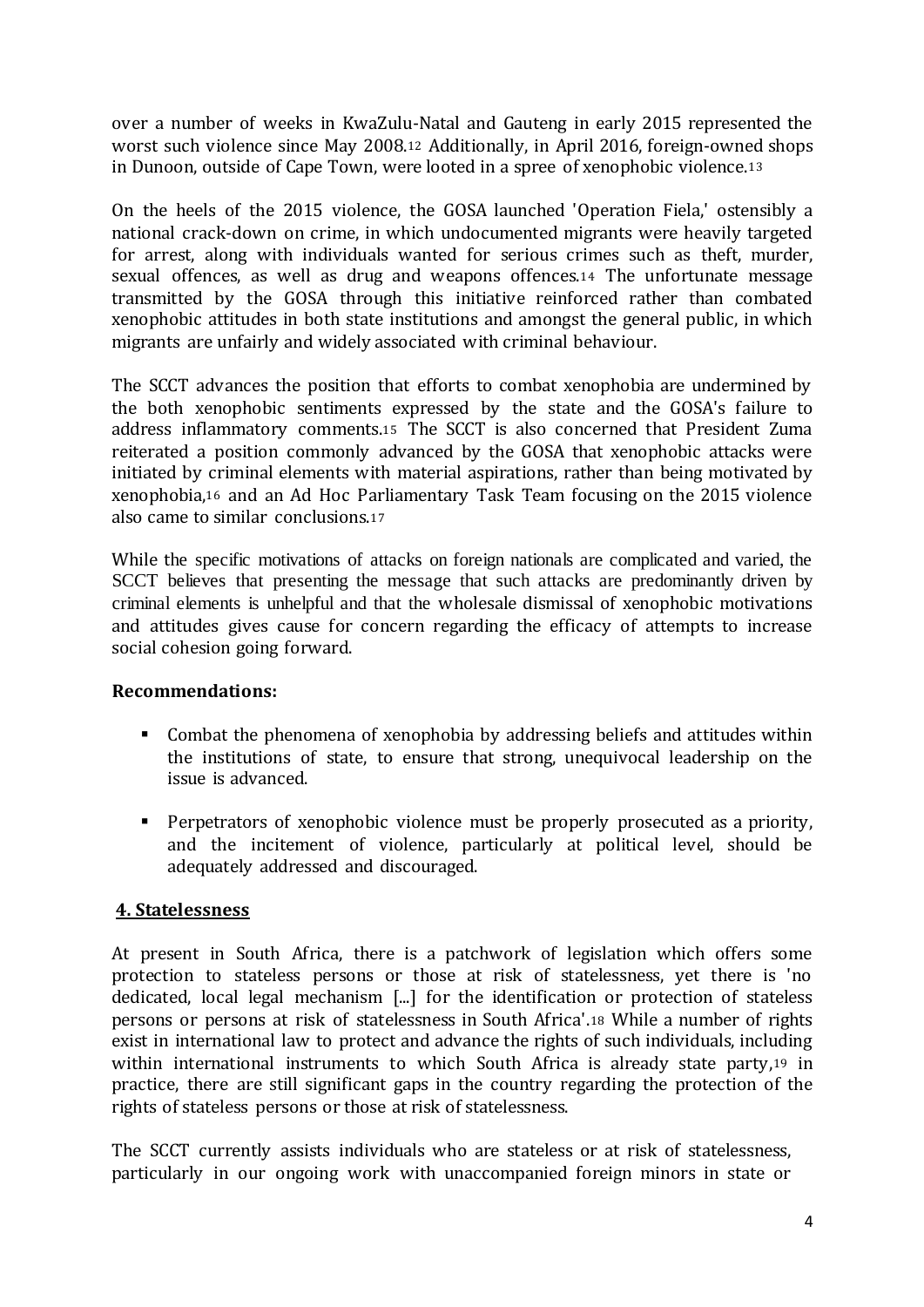informal care. In our experience, many such individuals currently have very limited options in terms of obtaining documentation to legally remain in South Africa on coming of age. This is especially concerning as such documentation is critical in terms of enabling individuals to lead a productive, safe and healthy life. We are also concerned that the access difficulties at RROs will result in a new generation of stateless children whose births will not be registered due to the inability of asylum seekers to keep their documentation valid.

We are encouraged by the recent Supreme Court of Appeal judgment that ordered DHA to recognise a stateless individual as a South African citizen and requires DHA to put in place mechanisms to process applications from similar individuals in terms of section 2(2) of the Citizenship Act within 18 months.<sup>20</sup> We believe this is a positive step towards combating statelessness in the region.

### **Recommendations:**

- Accede to the 1954 Convention Relating to the Status of Stateless Persons and the 1961 Convention on the reduction of Statelessness and ensure national laws, regulations, and policies are in line with international obligations.
- Ensure that a person's nationality is properly determined and recognised by the receiving country, including issuance of identifying documentation, before the person is deported to such a country.
- Provide protection against statelessness for unaccompanied migrant children by facilitating better access to the asylum system and by providing a mechanism to regularise the status of unaccompanied migrant children placed in care through a temporary immigration status. Further, implement regulations that will allow for stateless children to apply for citizenship in terms of the Supreme Court of Appeal judgment given in *Minister of Home Affairs and Others v DGLR and Another*.

#### **5. Barriers in access to health care**

South Africa accepted a recommendation advanced by Germany to *'[p]rotect and fulfil migrants' rights, in particular […] by improving their living conditions, also through the access to adequate health-care services.'*

Since the previous UPR session, access to healthcare for foreign nationals has largely remained challenging. While we applaud the GOSA's commitment to provide healthcare to those in the refugee system, the SCCT regularly receives asylum seekers and refugees who are unable to effectively access healthcare or services despite the legal protections that do exist in South African law. While national health policy guarantees access and treatment at public sector hospitals, there remain serious challenges in implementation and confusion amongst healthcare providers regarding the treatment of asylum seekers, refugees and migrants.<sup>21</sup> In Cape Town, these challenges have been exacerbated by the closure of the Cape Town RRO.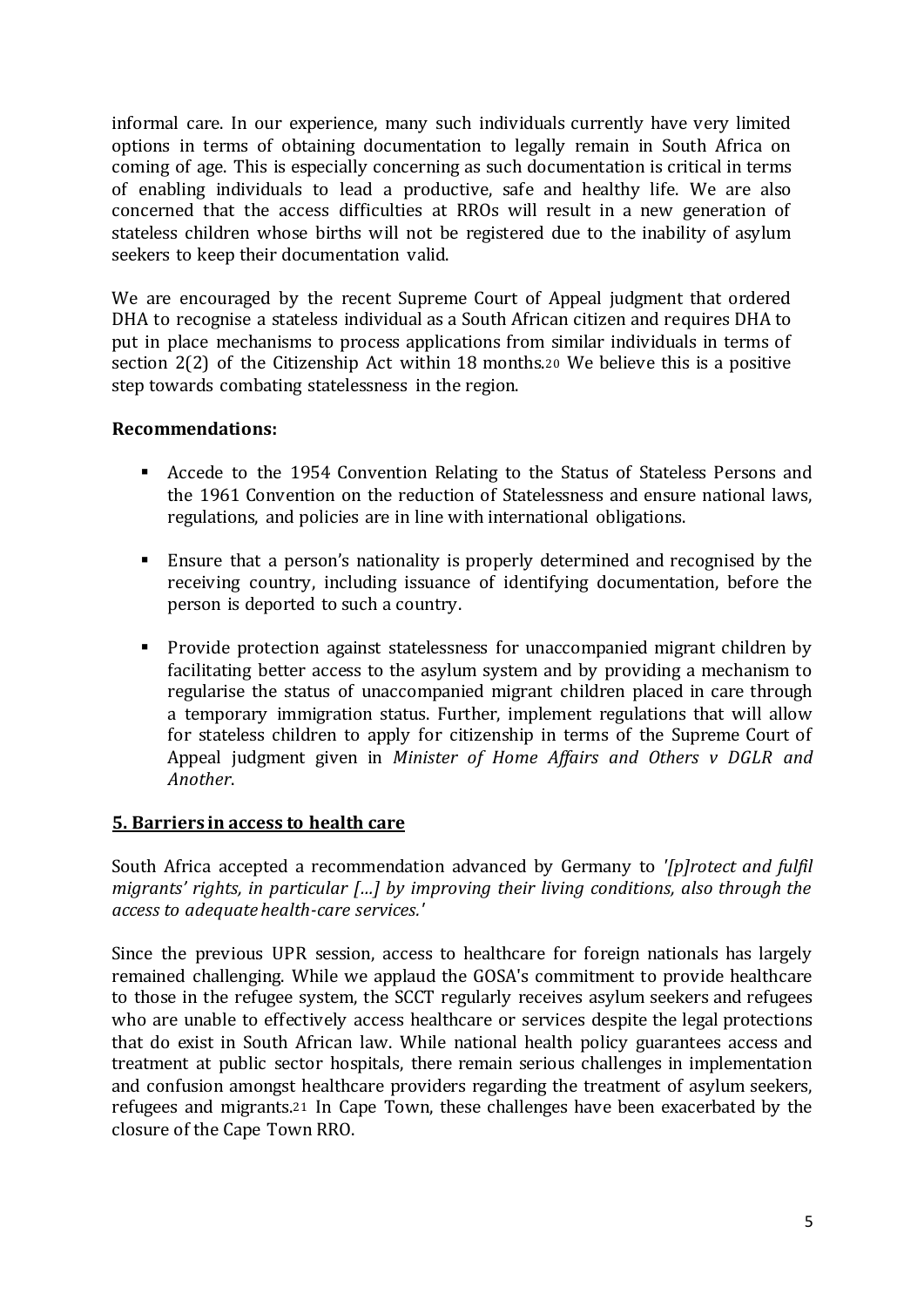## **Recommendations:**

- Improve policies regarding access to health and psychosocial services and develop monitoring procedures to strengthen the protection of foreign migrants.
- Ensure that health care providers, particularly 'front line' staff involved in client intake procedures, are aware of refugee rights and vulnerabilities as well as the obstacles to documentation.

## **6. Barriers to Family Unity**

The SCCT has also seen an increase in rights violations in regards to the principle of family unity. The right to family unity is constitutionally protected as the Constitutional Court has confirmed in *Dawood v Department of Home Affairs* where it held that the right to family, marriage and family life is born out of dignity as all people have the right to build a home together and raise a family.<sup>22</sup> While existing legislation allows for dependants of recognised refugees to derive refugee status through their dependency, this provision is consistently denied to those who arrived in South Africa after the main applicant, dependants who were not declared during the initial asylum application (often due to translation difficulties and/or lack of trained interpreters at RROs), and dependants whose marriage was conducted in South Africa. As a consequence, a family risks being separated as asylum claims are assessed independently or with some members of the family remaining undocumented for significant periods of time. The absence of proper and accessible procedures for receiving and assessing asylum claims by the dependants of refugees is an impediment to the principle of family unity.

An additional barrier to family unity exists within the Immigration Act (No. 13) of 2002 (Immigration Act, as amended). Section 27(g) of the Immigration Act provides that a foreigner may apply for permanent residence if they have a South African citizen relative within the first step of kinship. Therefore a foreign national who has a child with a South African partner should be eligible to apply for permanent residence based on their South African child. However, in practice, many in this situation have difficulty making applications for permanent residence through this provision. Applications for permanent residence on the basis of the applicant's minor dependent child are rejected. Some applicants are informed that it is not possible for them to submit such an application for permanent residence on the basis of their minor child at all, as they are generally dependent on their parents and not vice versa. As a consequence, the principle of family unity is at risk as parents are compelled to either continuously apply for temporary residence or leave the country and live without their children.

#### **Recommendations:**

 Establish proper and accessible procedures for receiving and assessing asylum claims by the dependents of refugees by revising existing policies and administrative procedures and ensure these regulations are accessible in a transparent manner.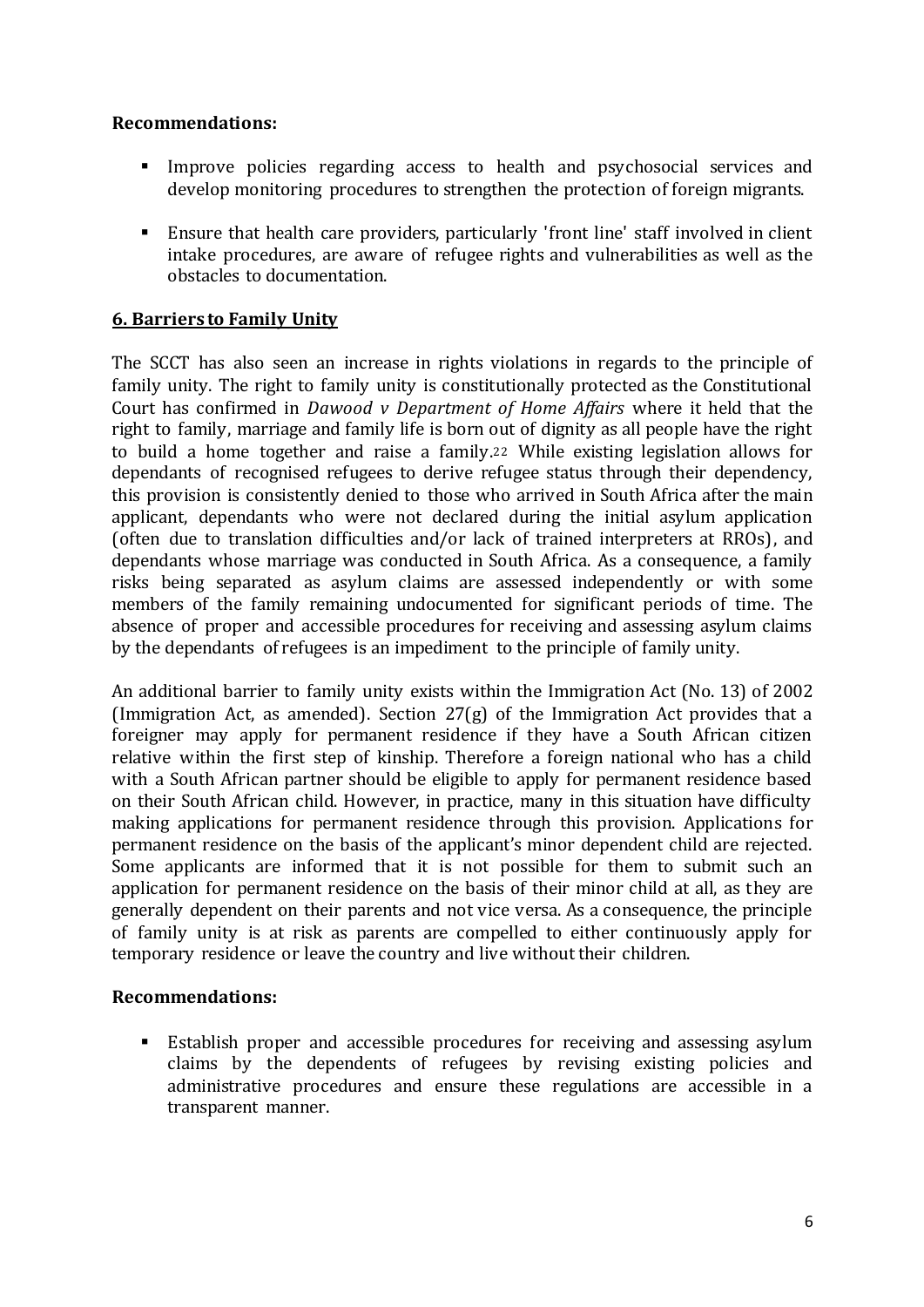Amend section  $27(g)$  of the Immigration Act to the extent that it requires minor children to assume and provide financial undertaking for their foreign parents. Further, review all the applications rejected on this basis.

<sup>2</sup> The Western Cape High Court has ruled that the Cape Town RRO closure decision from January 2014 was made lawfully, however this decision is being appealed to the Supreme Court of Appeal. For the other closures, see Simon Allison, 'Port Elizabeth: Home Affairs risks contempt of court after missing refugee centre deadline', *Daily Maverick* (08 February 2016). Available at: http://www.dailymaverick.co.za/article/2016-02- 08-home-affairs-risking-contempt-of-court-after-missing-pe-refugee-centre-deadline/#.V9u\_I5h97IU. On the Cape Town RRO situation, see Kayla Molander, 'Court setback for immigrants: Cape Town refugee office may stay closed',*GroundUp*(01 July 2016). Available at: http://www.groundup.org.za/article/court-setbackimmigrants-cape-town-refugee-office-may-stay-closed/.

africa%E2%80%99s-asylum-system.

 $\overline{a}$ 

<sup>1</sup> Tara Polzer Ngwato, 'Policy shifts in the South African asylum system: Evidence and implications', African Centre for Migration & Society and Lawyers for Human Rights Report (2013) p. 3. Available at: http://www.lhr.org.za/publications/policy-shifts-south-african-asylum-system-evidence-and-implications.

<sup>3</sup> 'Cape Town's asylum seekers struggle to get documented' *IRIN News*(16 May 2013). Available at: http://www.irinnews.org/report/98051/cape-towns-asylum-seekers-struggle-get-documented. <sup>4</sup> Phillip de Wet, '"Money for papers" at home affairs', *Mail & Guardian* (24 July 2015). Available at:

http://mg.co.za/article/2015-07-23-money-for-papers-at-home-affairs.

<sup>5</sup> Roni Amit, 'Queue here for corruption: Measuring irregularities in South Africa's asylum system', Lawyers for Human Rights and African Centre for Migration & Society Report (2015) p. 5. Available at: http://www.lhr.org.za/publications/queue-here-corruption-measuring-irregularities-south-

<sup>6</sup> Justin de Jager, 'Refugee status determination in South Africa' in Fatima Khan & Tal Schreier (Eds.), *Refugee Law in South Africa* (2014, Cape Town: Juta).

<sup>7</sup> See for example Carmel Rickard, 'Refugee wins asylum after 10 years in legal limbo' *Mail & Guardian*(26 February 2015).Available at: http://mg.co.za/article/2015-02-26-refugee-wins-asylum-after-10-years-in-legallimbo; Fatima Schroeder and Sheree Bega, 'Syrian family's asylum bid turned down', *Weekend Argus*(6 February 2016).Available at:http://www.iol.co.za/news/south-africa/western-cape/syrian-familys-asylumbid-turned-down-1980874.

<sup>8</sup> Department of Home Affairs, 'Asylum statistics: Department Home Affairs briefing', Presentation to the Portfolio committee on Home Affairs, Parliament (8 March 2016). Minutes available at: https://pmg.org.za/committee-meeting/22163/.

<sup>9</sup> Department of Home Affairs, 'Draft Refugees Amendment Bill, 2015 (Act No. 130 of 1998) Notice 806 of 2015, *Government Gazette No. 39067* (6 August 2015). Available at: www.gov.za/sites/www.gov.za/files/39067\_gen806..pdf.

<sup>10</sup> Scalabrini Centre of Cape Town, *Submission regarding Draft Refugees Amendment Bill* (2015). Available at: http://scalabrini.org.za/wp-content/uploads/2016/01/Scalabrini-Centre-Submission-on-Draft-Refugees-Amendment-Bill-2015.pdf.

<sup>11</sup> The latest version of the Refugees Amendment Bill is available online at:

www.parliament.gov.za/live/commonrepository/Processed/20160919/616058\_1.pdf

<sup>12</sup> Associated Press, 'Xenophobic violence in South Africa leaves at least five dead', *The Guardian*(14 April 2015). Available at: https://www.theguardian.com/world/2015/apr/14/south-africa-xenophobic-violenceoutbreak.

<sup>13</sup> 'Dunoon calm after foreign shops looted', *eNCA*(18 April 2016). Available at:https://www.enca.com/southafrica/dunoon-calm-after-foreign-shops-looting.

<sup>14</sup> Jonisayi Maromo, 'The numbers behind Operation Fiela,' *Mail & Guardian* (7 September 2015). Available at: http://mg.co.za/article/2015-09-07-the-numbers-behind-operation-fiela.

<sup>15</sup> For example, the GOSA failed to address xenophobic comments made by King Zwelithini and Edward Zuma. See Amanda Khoza, 'Zuma's son wants foreigners out of the country,' *News24* (1 April 2015). Available at: http://www.news24.com/SouthAfrica/News/Zumas-son-wants-foreigners-out-of-the-country-20150331.